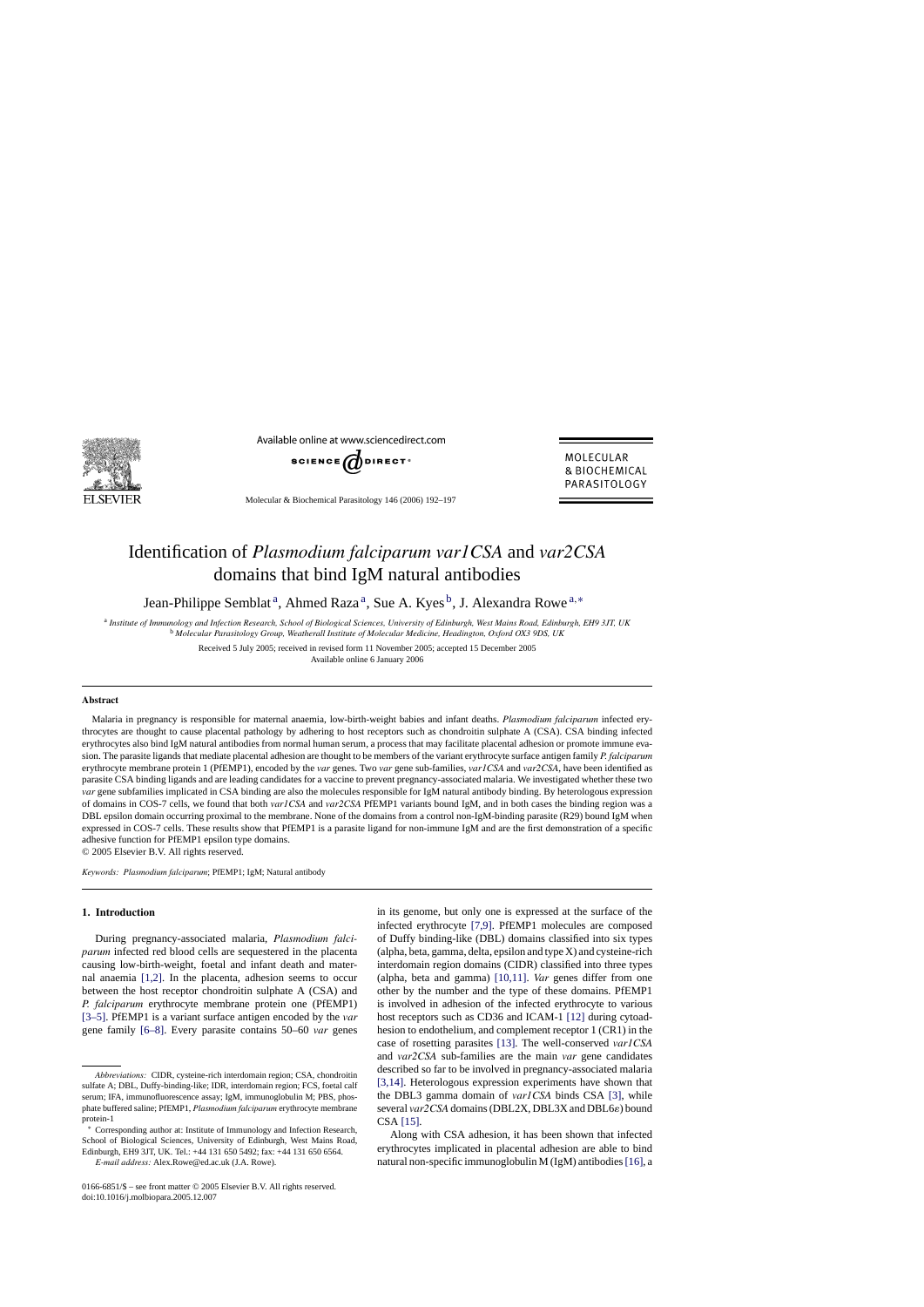phenomenon previously observed on rosetting parasites[\[17,18\].](#page-5-0) PfEMP1 mediates IgM binding on rosetting parasites [\[19\]](#page-5-0) and may also be involved in IgM binding on CSA binding parasites [\[16\].](#page-5-0) The function of these IgM natural antibodies on infected erythrocytes is not understood. In the case of rosetting it has been suggested that IgM could act as a bridge between infected and uninfected erythrocytes to strengthen the rosettes [\[18\].](#page-5-0) Another hypothesis is that parasites allow binding of natural, non-specific IgM antibodies to block the binding of specific immunoglobulins and therefore avoid clearance by the immune system [\[17\].](#page-5-0)

To further characterise CSA binding *var* gene candidates, we expressed each DBL and CIDR domain of the PfEMP1 variants encoded by *var1CSA* and *var2CSA* to determine if they bind IgM natural antibodies and to identify which domain or domains mediate IgM binding.

#### **2. Materials and methods**

### *2.1. Parasite culture and var gene transcription*

FCR3CSA parasites were cultured in complete RPMI as described previously [\[17\].](#page-5-0) Transcription of *var2CSA* in FCR3CSA was examined by northern blot as described previously [\[20,21\]](#page-5-0) using as a probe the exon 2 of the 3D7*var2CSA* allele. The blot was hybridised and washed at low stringency  $(50 °C, 0.5X SSC wash)$ .

#### *2.2. Live cell IFA with FCR3CSA parasites grown in FCS*

To determine if bovine IgM binds to FCR3CSA infected erythrocytes in a similar way to human IgM, the parasites were cultured for four cycles in complete RPMI containing 10% FCS instead of human serum. A live cell IFA was performed as described previously [\[16\]](#page-5-0) using a mouse monoclonal antibody to bovine IgM (Sigma, clone BM-23) at 1/1000 dilution, followed by a 1/500 dilution of highly cross-absorbed Alexa FluorTM 488 labelled goat anti-mouse IgG (Molecular Probes, Leiden, The Netherlands). Slides were viewed with a Leica fluorescence microscope.

## *2.3. Cloning of var1CSA, var2CSA and R29var1 DBL and CIDR domains in the pRE4 vector*

Each domain of *var1CSA* from the FCR3/IT *P. falciparum* strain (GenBank Accession no. **AJ133811**) was amplified by polymerase chain reaction (PCR). For DBL1 $\alpha$ , CIDR $\alpha$ , DBL2 $\beta$ , DBL3 $\gamma$  and DBL7 $\varepsilon$  the primers used were as described by Buffet et al. [\[3\].](#page-5-0) The amino-acid boundaries of the constructs amplified for the remaining domains were as follows: DBL4 $\varepsilon$  (1610–2097), DBL5 $\gamma$  (2100–2389) and DBL6 $\beta$ (2533–2829). The following domains were used for *var2CSA* from the FCR3/IT parasite strain (GenBank Accession no. **AAQ73926**): DBLlX (13–437), DBL2X (410–897), IDR (interdomain region: 862–1187), DBL3X (1166–1566), DBL4  $(1534–1968)$ , DBL5 $\varepsilon$  (1939–2308) and DBL6 $\varepsilon$  (2278–2600). As a negative control, the PfEMP1 domains from parasite clone R29, a rosetting non-IgM binding parasite [\[17\]](#page-5-0) expressing the *R29var1* [\[13\]](#page-5-0) variant were also studied (GenBank Accession no. **Y13402**). The R29 constructs were those used by Rowe et al. [\[13\],](#page-5-0) except DBL4 $\delta$  (1605–2039) and CIDR2 $\beta$  (2058–2454). All domains were cloned into the pRE4 expression vector as described [\[22,23\]. T](#page-5-0)he pRE4 vector contains the herpes simplex glycoprotein D signal sequence fused to the protein of interest and a transmembrane signal sequence targeting the fusion protein to the surface of the transfected COS-7 cells[\[23\]. A](#page-5-0)fter PCR amplification and sequencing of each domain, we found several differences in *var1CSA*, *var2CSA* and *R29var1* compared to the Genbank sequences. For *var1CSA*, nucleotides 1968 (G instead of A changing amino-acid I into a M), 1977(A instead of G is silent), 4586 and 4587 (AA instead of TT changing amino-acid V into a E), between 4608 and 4609 (insertion of AAA, aminoacid K), 6970 and 6971 (AA instead of TT, changing amino-acid L into a K) and finally nucleotide 7015 (G instead of A changing amino-acid N into D). For *var2CSA*, nucleotides 204 (G instead of A) and 2082 (T instead of C) are silent changes. In contrast nucleotides 3575 (A into G), 5182 (G into A), 5627 (G into A) and 6722 (G into A) changed amino-acids N into S, D into N, G into D and R into Q, respectively. For *R29var1*, changes were in nucleotide 5849 (G into A, changing G into E) and nucleotide 7170 (T into A, changing V into D). These modifications were confirmed by at least two different PCR amplifications and sequencing of four different clones of each PCR.

#### *2.4. Transient transfection of COS-7 cells*

For transfection experiments, COS-7 cells were grown overnight on 12-mm coverslips in 6-well plates in DMEM (Invitrogen, Paisley, United Kingdom) containing 10% heatinactivated foetal calf serum (FCS), 2 mM glutamine, 100 U/ml penicillin and 0.1 mg/ml streptomycin (complete DMEM). COS-7 cells were washed and transfected in antibiotic- and serum-free DMEM with  $1.5 \mu$ g DNA using "Lipofectamine reagent" (Invitrogen). After 5 h, an equal volume of antibioticfree DMEM containing 20% FCS was added to the transfection solution. The medium was replaced with fresh complete DMEM the following day. To investigate whether bovine IgM might influence the results by blocking human IgM binding, control experiments were performed using serum-free media (VP-SFM, Invitrogen) after transfection.

## *2.5. Transfected COS-7 cell IgM binding and immunofluorescence assay (IFA)*

IFAs were carried out as follows. Forty-eight hours after transfection, COS-7 cells were incubated for one and a half hours at 37 ◦C in a medium containing 10% normal pooled human sera. Five different lots of pooled human sera were tested, each containing serum from at least two donors. For inhibition assays, the cells were pre-incubated for 1 h with 0.01, 0.1 or 1 mg/ml CSA before addition of human serum. Cells were washed in phosphate-buffered saline (PBS), fixed for 10 min in PBS/2% formaldehyde and washed again in PBS. Coverslips were incu-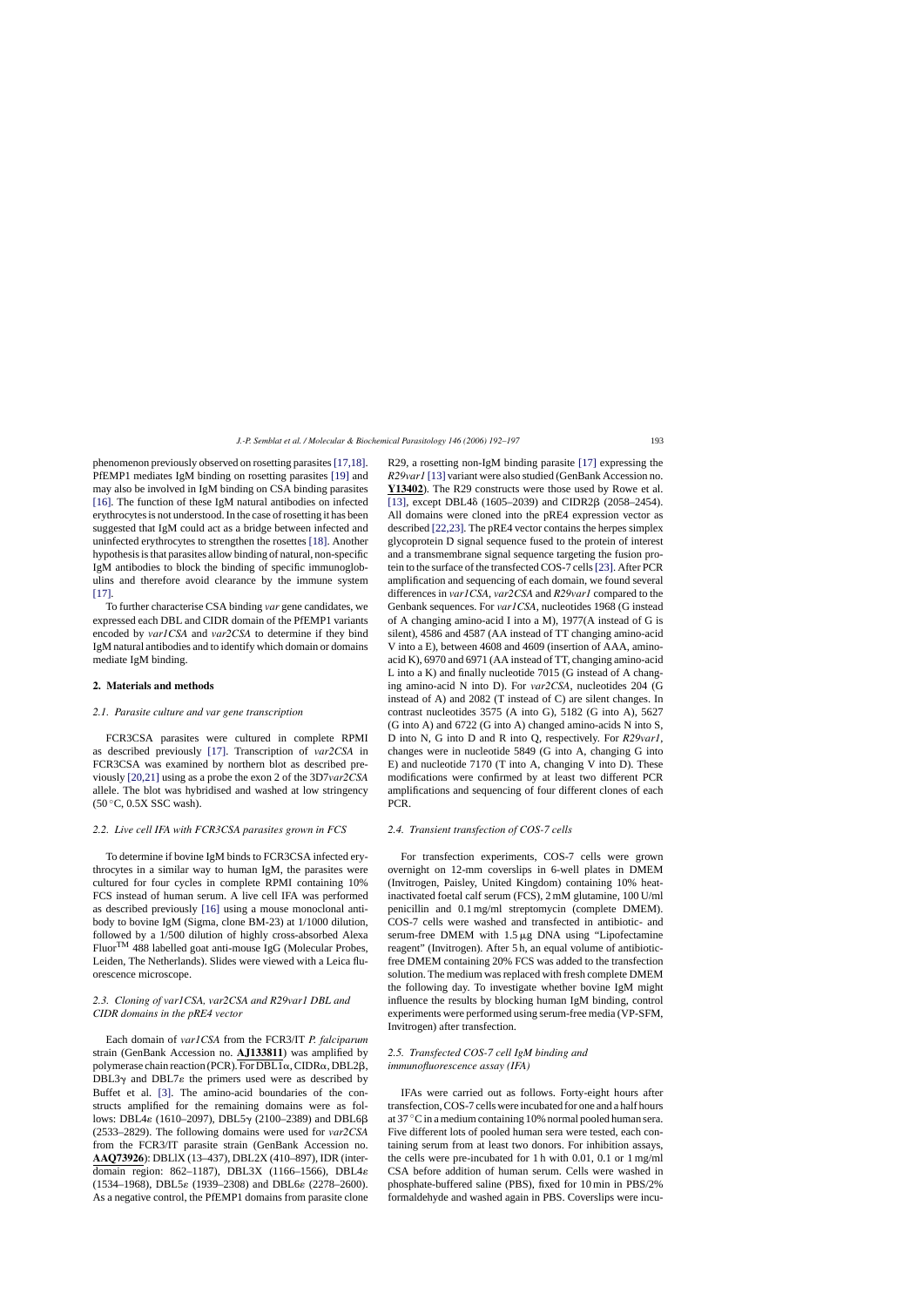bated for 1 h either with 1D3 antibody (directed against the pRE4 glycoprotein D), [\[23\],](#page-5-0) or with mouse monoclonal antibodies (IgG) to human IgM (Serotec, Oxford, United Kingdom), both diluted 1:1000 in PBS/0.1% BSA. After washing for 10 min in PBS/0.1% BSA, COS-7 cells were incubated 45 min in a 1:6000 dilution of highly cross-absorbed Alexa FluorTM 488 labelled goat anti-mouse IgG (Molecular Probes, Leiden, The Netherlands). Cells were finally washed for 10 min in PBS/0.1% BSA before viewing under the fluorescence microscope. The entire coverslips were scanned with a  $20 \times$  objective to look for positive cells, and the percentage of COS-7 cells that were positive for surface fluorescence was counted using the  $40\times$  objective. A control experiment was performed with secondary antibody only for each domain. Transfection efficiency and IgM binding are given as the percentage of positive cells using the control 1D3 antibody and the mouse anti-human IgM antibody, respectively.

#### **3. Results and discussion**

The FCR3CSA parasite line binds to both CSA and human IgM [\[16\].](#page-5-0) This parasite transcribes *var1CSA* at the trophozoite stage [\[3,20\], a](#page-5-0)nd *var2CSA* at ring stage ([supplementary Fig. 1\).](#page-5-0) In order to characterise the possible role of these 2 variants in IgM binding, we tested every domain of *var1CSA* and *var2CSA* for the capacity to bind human IgM natural antibodies. Domains of the *R29var1* gene [\[13\]](#page-5-0) were used as negative controls, as live parasites expressing this *var* gene have been shown not to bind human IgM [\[17\].](#page-5-0)

All domains of *var1CSA* were expressed at the surface of the COS-7 cells. Only the DBL7 $\varepsilon$  domain showed IgM binding by IFA with a mouse mAb to human IgM, with 10–15% of the COS-7 cells showing bright surface fluorescence (Table 1, [Fig. 1A](#page-3-0)). No IgM binding was detected with any of the other domains including the highly expressed domain DBL5 $\gamma$ (Table 1, [Fig. 1B](#page-3-0)). Identical results were obtained with an affinity-purified goat polyclonal anti-human IgM reagent (Rockland, Gilbertsville, PA, USA, data not shown). For the *var2CSA* gene, each domain was also expressed at the surface of the COS- $7$  cells. Again, only one construct, the DBL6 $\varepsilon$  domain, gave a positive result for human IgM binding (Table 1 and [Fig. 1C](#page-3-0) and D). The fluorescent signal was less intense than the signal obtained with the construct *var1CSA* DBL7ε ([Fig. 1A](#page-3-0)). It is unclear whether this corresponds to a real difference between the two domains in affinity for human IgM, or merely reflects an artefact of the in vitro expression system. With both *var1CSA* and *var2CSA*, no fluorescent signal was detected on controls without primary antibody ([Fig. 1A](#page-3-0)–D). In the control experiments with *R29var1,* a PfEMP1 variant expressed by a non-IgM binding parasite [\[13,17\], e](#page-5-0)ach domain was expressed and none of them bound IgM, including the highly expressed epsilon domain, DBL3 $\varepsilon$  (Table 1). The absence of IgM binding to the negative control *R29var1* suggests that the COS cell transfection system is a reliable method for assessment of IgM binding function.

Five different pools of serum, each composed of 2–4 donors, were used in the above experiments, and each pool gave identical results. In addition, IgM purified from normal human serum

| Table 1                                               |  |
|-------------------------------------------------------|--|
| Ability of expressed PfEMP1 domains to bind human IgM |  |

| Domain             | Transfection efficiency $(\% )^{a,b}$ | IgM binding $(\%)^{b,c}$ |
|--------------------|---------------------------------------|--------------------------|
| var1CSA            |                                       |                          |
| $DBL1\alpha$       | $2 - 3$                               | $\overline{0}$           |
| $CIDR1\alpha$      | 1                                     | $\mathbf{0}$             |
| $DBL2\beta$        | $2 - 3$                               | $\overline{0}$           |
| $DBL3\gamma$       | $10 - 20$                             | $\mathbf{0}$             |
| $DBL4\varepsilon$  | $5 - 10$                              | $\theta$                 |
| DBL5 $\gamma$      | $10 - 15$                             | $\theta$                 |
| $DBL6\beta$        | $3 - 5$                               | $\theta$                 |
| $DBL7\varepsilon$  | $10 - 20$                             | $10 - 15$                |
| var2CSA            |                                       |                          |
| DBL1X              | $20 - 30$                             | $\overline{0}$           |
| DBL2X              | $10 - 15$                             | $\mathbf{0}$             |
| IDR <sup>d</sup>   | $1 - 2$                               | $\Omega$                 |
| DBL3X              | $3 - 5$                               | $\mathbf{0}$             |
| $DBL4\varepsilon$  | $2 - 3$                               | $\overline{0}$           |
| $DBL5\varepsilon$  | $10 - 15$                             | $\Omega$                 |
| <b>DBL6g</b>       | $20 - 30$                             | $15 - 25$                |
| $R29$ var $I$      |                                       |                          |
| DBL1 $\alpha$      | $20 - 30$                             | $\Omega$                 |
| CIDR1 <sub>Y</sub> | $1 - 3$                               | $\overline{0}$           |
| DBL2 $\gamma$      | $1 - 3$                               | $\mathbf{0}$             |
| $DBL3\varepsilon$  | $20 - 25$                             | $\Omega$                 |
| $DBL4\delta$       | 1                                     | $\overline{0}$           |
| $CIDR2\beta$       | $15 - 20$                             | $\mathbf{0}$             |
|                    |                                       |                          |

<sup>a</sup> Transfection efficiency was calculated by IFA using mAb 1D3.

<sup>b</sup> Data from at least three experiments for each domain is shown.

 $c$  IgM binding was determined by IFA using a mouse anti-human IgM mAb.

<sup>d</sup> Interdomain region.

(Rockland, Gilbertsville, PA, USA) was tested and also bound only to *var1CSA* DBL7ε and *var2CSA* DBL6ε, and not to any other domain.

In the 3D7 parasite clone, the *var2CSA* DBL6 $\varepsilon$  domain has been shown to have CSA binding activity [\[15\].](#page-5-0) We therefore investigated whether CSA might inhibit IgM binding to the FCR3 *var2CSA* DBL6 $\varepsilon$ . We found that IgM binding to var2CSA DBL6 $\varepsilon$  transfected COS-7 cells was not inhibited by pre-incubation with CSA in the range 0.01–1 mg/ml. This suggests that the binding sites for CSA and IgM are likely to be distinct, although it remains to be confirmed that the FCR3 *var2CSA* DBL6 $\varepsilon$  domain tested here also has CSA binding activity.

In a previous publication, Creasey et al. [\[16\]](#page-5-0) demonstrated that in addition to human IgM, some mouse IgM monoclonal antibodies were able to bind to CSA-binding infected erythrocytes. We therefore considered the possibility that bovine IgM in the FCS used to culture the COS-7 cells could have the potential to bind to PfEMP1 domains and interfere with the human IgM binding assays. To test the possibility that bovine IgM might bind to PfEMP1, we cultured FCR3CSA parasites in FCS and then carried out a live cell IFA with a monoclonal antibody to bovine IgM. We saw faint punctuate fluorescence indicating low level IgM binding on both uninfected and infected erythrocytes in the culture suspension, with no evidence for increased binding to the infected erythrocytes. We therefore conclude that bovine IgM does not bind to PfEMP1 on infected erythrocytes,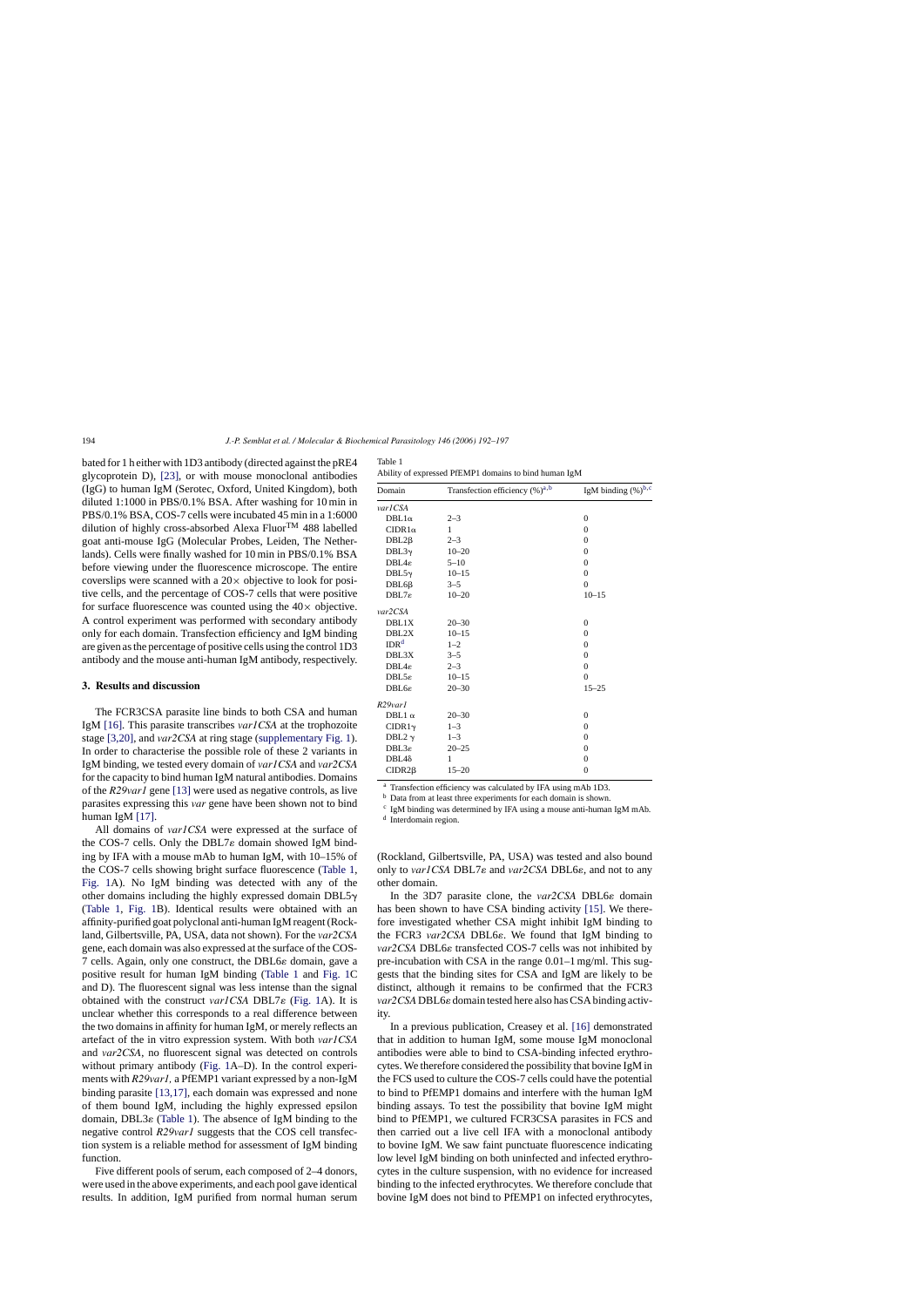<span id="page-3-0"></span>

Fig. 1. Immunofluorescence assay on COS-7 cells transfected with *var1CSADBL7* & (A), *var1CSADBL5* (B), *var2CSADBL6* (C), *var2CSADBL1X* (D). COS-7 cells were incubated with 1D3 antibody to determine transfection efficiency (upper images), with secondary antibody only as a negative control (middle images) or with mouse monoclonal antibody to human IgM (lower images).

and is unlikely to interfere with the COS-cell human IgM IFAs shown here. To further exclude the possibility that bovine IgM might influence our results, we repeated the human IgM IFA experiments using transfected COS-7 cells grown in serum-free media. This resulted in greatly increased levels of background fluorescence seen with all domains (including negative controls and mock-transfected cells). The only domains showing positive fluorescence clearly above background levels in the serumfree medium experiments were *var1CSA* DBL7 $\varepsilon$  and *var2CSA* DBL6<sub>ε</sub>

It has been suggested that parasites involved in placental adhesion via non-CSA-binding mechanisms are able to bind non-immune IgG [\[24\].](#page-5-0) However, CSA-binding parasites do not bind IgG or other human Ig sub-classes [\[16\]. I](#page-5-0)n order to confirm these previous findings that CSA-binding parasites do not bind IgG [\[16\],](#page-5-0) we attempted to test IgG binding on both *var1* and *var2CSA* domains expressed in COS-7 cells. Unfortunately, we found unacceptably high background levels in the IFA for human IgG using mock transfected COS-7 cells, therefore the COS-7 cell expression system is not suitable for studies of non-immune IgG binding.

Our results indicate that PfEMP1 is a parasite ligand for IgM natural antibodies and show that a single PfEMP1 molecule can bind both CSA and IgM. For both the PfEMP1 variants studied here (*var1CSA* and *var2CSA*), the IgM binding domain was of the epsilon type and occurred proximal to the transmembrane region. It is unclear whether the position of the IgM binding domain is important for its function, or whether the location proximal to the membrane in these two PfEMP1 variants is coincidental. The identification of epsilon-type domains with IgM binding activity is in contrast to results described previously for

*P. falciparum* rosetting parasites, in which the CIDR $\alpha$  of the rosetting clone FCR3S1.2 [\[19\]](#page-5-0) and the DBL $\beta$  of the rosetting clone TM284S2 were identified as IgM binding domains [\[24\].](#page-5-0) The DBL $\beta$  domain of *var1CSA* was well expressed and did not bind IgM in our experiments, however, the CIDR $\alpha$  domain had low expression (1% transfection efficiency), therefore, we cannot exclude the possibility that this domain could bind IgM but we were unable to detect it in this assay. However, careful examination of the entire coverslip in the  $varICSA$  CIDR $\alpha$  transfected cells revealed no IgM-positive cells, therefore, we think that this is unlikely. It may be that rosetting parasites differ from CSA binding parasites in the fine specificity of their IgM binding mechanisms, however, further data from both rosetting and CSA binding parasites are needed before drawing any general conclusions.

We have shown that IgM natural antibodies bind a DBL epsilon domain, but IgM binding was not seen to all the epsilon domains examined. Indeed, *var1CSA* has two epsilon domains and *var2CSA* has three, and in each case, only one of these domains binds IgM. The negative control *R29var1* has one epsilon domain, and this did not bind IgM. Even though all epsilon domains share some common motifs, there is still a large diversity among these domains that can explain such differences in binding capacity. Comparison of the two IgM binding epsilon domains with the four non-binding ones showed four small motifs (indicated by a line) that are unique to the IgM binding domains [\(Fig. 2\).](#page-4-0) These are SAF, DMM, SD/EKIXKI (X being K or G) and EXRKZWW (X being N or K and Z being T or K). Interestingly, these motifs, especially the last three, are in the central part of the domain. Recently, Mayor et al. [\[25\]](#page-5-0) showed that residues of DBL domains involved in red cell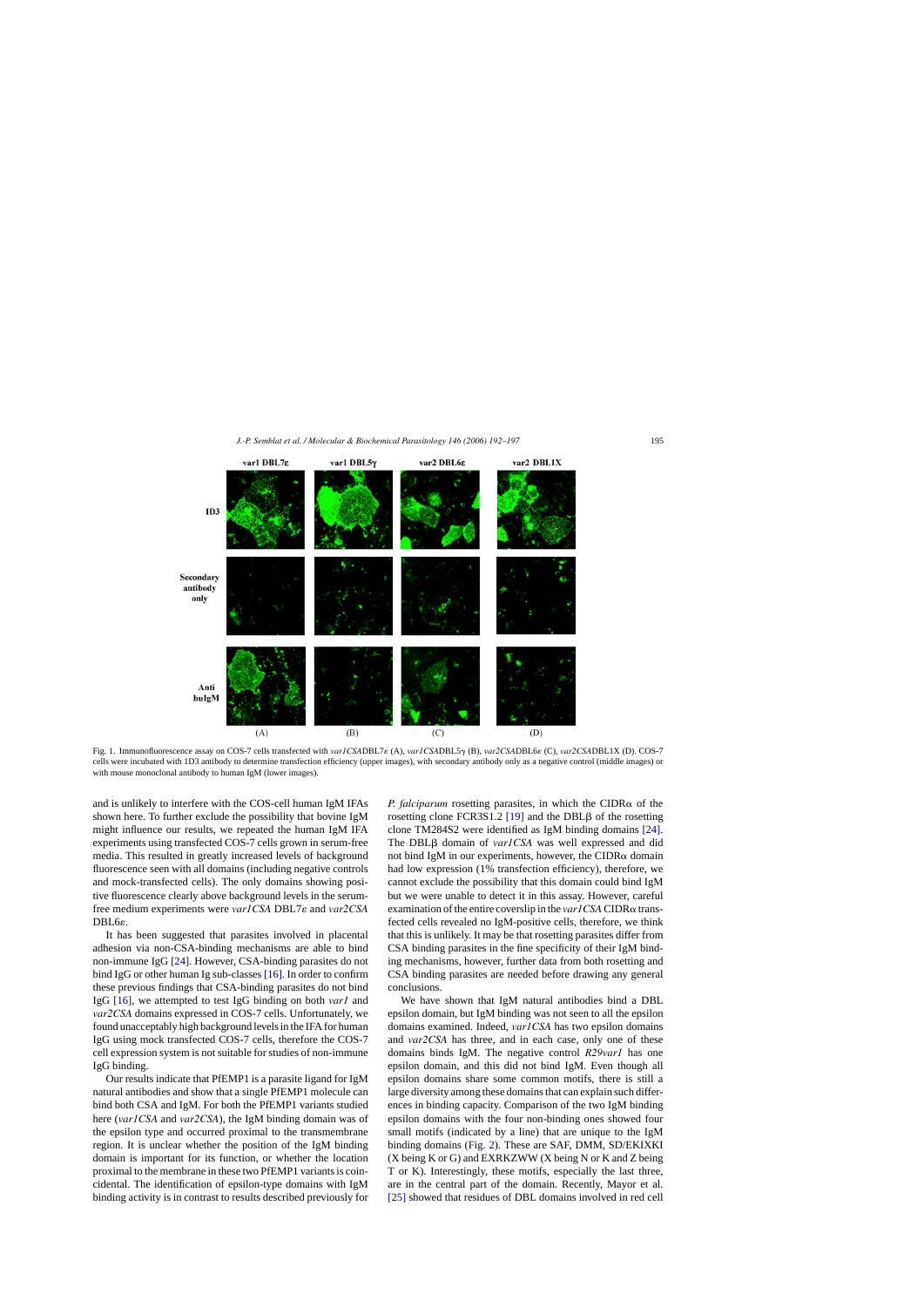<span id="page-4-0"></span>

| var1DBL7<br>var2DBL6<br>var1DBL4<br>var2DBL4<br>var2DBL5<br>R29DBL3                          | -------CSKNDYDNNLDNWNAYLVLNSSDDNKGVLIPPRRRHLCTRPITAYN-----YR<br>-CNKYKNIHDRMKKNNGNFVTDNFVKKSWEISNGVLIPPRRK-NLFLYIDPSKI---CEY<br>CKGLVKEANTGAIKWONKGPNNYNNLK--ELTEDVLFPSRRLRICFHALDGNYT---DPE<br>-------CYEKDNDMTWSKKYIKKLENGRSLEGVYVPPRROOLCLYELFPIIIKNEEGM<br>-------CKDKTKLDELDEWNDMDLRGTYNKHKGVLIPPRRROLCFSRIVRG-----PAN<br>CCGLNSDAKKNKIKWRNSDEKDYAFLKKRNLSGDVFFPSRRLRICFHALDGNYT---DPE<br>$.*$ $.*$ $.*$<br>÷                                                                                                                   |
|----------------------------------------------------------------------------------------------|--------------------------------------------------------------------------------------------------------------------------------------------------------------------------------------------------------------------------------------------------------------------------------------------------------------------------------------------------------------------------------------------------------------------------------------------------------------------------------------------------------------------------------------|
| var1DBL7<br>var2DBL6<br>var1DBL4<br>var2DBL4<br>var2DBL5<br>R <sub>29</sub> DBL <sub>3</sub> | KGDKEILKKKLLTSAFSQGQLLGQKYK----------------SEEELCFEAMKYSYADY<br>KKDPKLFKDFIYWSAFTEVERLKKAYG--------------GARAKVVHAMKYSFTDI<br>VKDENGLRKRLMEVAATEGYNLGOYYKEKKEKEKIKTSDAHKYSYEVPPCSAMKYSFYDL<br>EKAKEELLETLQIVAEREAYYLWKQYNPTGKG---------IDDANKKACCAIRGSFYDL<br>LRSLNEFKEEILKGAOSEGKFLGNYYKEHK-------------DKEKALEAMKNSFYDY<br>VKDENGLRKRLMEVAATEGYNLSOYYKEKKEKETEATEEAHKYSYEVOPCSAMKYSFYDL<br>$: \cdot : \cdot * : \cdot * : \cdot *$<br>$*$ * . *<br>$\sim$ 100 $\sim$                                                               |
| var1DBL7<br>var2DBL6<br>var1DBL4<br>var2DBL4<br>var2DBL5<br>R <sub>29</sub> DBL <sub>3</sub> | SDIIKGTDMMDTSLSEKIKKIFETSNEA----------------TENRKTWWE-------<br>GSIIKGDDMMEKNSSDKIGKILGDTDGO------------------REKRKKWWD-------<br>RDIILGIDNLEDEKQKTEENLKKIFNKNGTSVGKGSDSTTGNPGSTARKFFWN-------<br>EDIIKGNDLVHDEYTKYIDSKLNEIFGSSNTN--------DIDTKRARTDWWENETITNG<br>EDIIKGTDMLTNIEFKDIKIKLDRLLEKETN-----------NTKKAEDWWK-------<br>RDIILGYDNLEDNSTTTEKNLKKIFKSE------------SNEGSQGRQTFWN-------<br>$***$ * * * :<br>$: *$ .                                                                                                            |
| var1DBL7<br>var2DBL6<br>var1DBL4<br>var2DBL4<br>var2DBL5<br>R29DBL3                          | ----NNRRQIWHAMLCGYKIATSKVTLDEGWCQLP--------------------KDEE<br>----MNKYHIWESMLCGYREAEGDT-ETNENCRFP--------------------DIES<br>----ENKECVWNAMICGYKRGRDDG-NSGNSARSDEDLKKCGSVPSDDDYPMGKNRDEGT<br>TDRKTIROLVWDAMOSGVRYAVEEKNENFPLCMGVEH-------------------IGIA<br>----TNKKSIWNAMLCGYKKSGNKI-IDPSWCTIP---------------------TTET<br>----NNKGCVWEAMKCGYKHGRDDG-NSANSASSDQDLKKCDSVPSDDDYPMGKDRDEGT<br>$:*,*:*,*,*,*,$                                                                                                                        |
| var1DBL7<br>var2DBL6<br>var1DBL4<br>var2DBL4<br>var2DBL5<br>R29DBL3                          | TNOFLRWLIEWAKOACKEKKHVSDSLKTKCPRSNEDNFEAS-ELLROPGCONDIRKYISL<br>VPOFLRWFOEWSENFCDRROKLYDKLNSECISAECTNGSV--DNSKCTHACVNYKNYILT<br>AYOFLRWFAEWGEDFCKHKEKELEKLVGACNDYTCGDNED--KRKKCTDACTOYKKFISE<br>KPOFIRWLEEWTNEFCEKYTKYFEDMKSKCDPPKRADTCGDNSNIECKKACANYTNWLNP<br>PPOFLRWIKEWGTNVCIOKOEHKEYVKSKCSNVTNLGAOAS-ESNNCTSEIKKYOEWSRK<br>AYOFLRWFAEWGEDFCKHKEKELEKLVGACNDYKCGDNED--KKKKCTDACTOYKOFISG<br>**:**: ** : * : *<br>the contract of the contract of the contract of the contract of the contract of the contract of the contract of |
| var1DBL7<br>var2DBL6<br>var1DBL4<br>var2DBL4<br>var2DBL5<br>R29DBL3                          | NILIKNTMENLNIKY--------------------<br>KKTEYEIQTNKY----------------------<br>WKPQYEKQIKKY----------------------<br>KRIEWNGMSNYYNKIYRKSNKESEDGKDY------<br>RSIQWETISKRYKKY--------------------<br>WKPOYEKOIKKYGKHKDKIYSRHPMVKEAKDAQEY                                                                                                                                                                                                                                                                                                 |

Fig. 2. Sequence alignment of the five, *var1CSA* and *var2CSA*, epsilon domains and *R29var1* DBL3 domain. Multiple sequence alignments were carried out using ClustalW software available at <http://www.ebi.ac.uk/clustalw/>. Amino-acids specific for the two IgM binding domains (*var1CSA* DBL7 and *var2CSA* DBL6) are shown in red, and motifs are indicated by a line. Symbols: \* indicates conserved residues;: indicates conservative substitution;. indicates semi-conservative substitution.

invasion and cytoadherence (to CR1 and CSA) map to central regions of DBL domains. The sequence of the 3D7 *var2CSA* allele shows the same motifs with only one conservative substitution, "SAI" instead of "SAF". Future work will characterise the role of these motifs in a broad range of IgM natural antibody binding domains.

Many studies on pregnancy-associated malaria are now focused on *var1CSA* or *var2CSA* as possible vaccine candidates. Recent publications suggest that *var2CSA* is the most promising candidate [\[14,26\],](#page-5-0) however, controversy remains over the role of *var1CSA* [\[27\]. I](#page-5-0)n particular, it remains unclear whether the *var1CSA* or the *var2CSA* PfEMP1 variants (or both) are expressed on the surface of CSA binding infected erythrocytes. Our previous studies have shown that CSA binding and IgM natural antibody binding are linked phenotypes [\[16\],](#page-5-0) therefore, we hoped that assessment of the IgM binding capacity of the *var1CSA* and *var2CSA* PfEMP1 variants might provide additional evidence to indicate which of these variants is the adhesive protein on the surface of CSA binding infected cells. Our finding that both *var1CSA* and *var2CSA* bind IgM natural antibodies

does not help to differentiate between these two vaccine candidates, and is consistent with a role for both variants in CSA binding.

The results shown here demonstrate that CSA binding PfEMP1 variants also bind IgM natural antibodies. The fact that CSA and IgM binding phenotypes are co-selected [\[16\]](#page-5-0) may indicate that natural IgM antibodies have an important role for parasite survival in the placenta. Numerous other pathogenic micro-organisms have evolved mechanisms for binding human immunoglobulins in order to facilitate immune evasion or invasion and adhesion to host cells [\[28–34\].](#page-5-0) Strategies to block this nonimmune immunoglobulin binding by targeting specific IgG antibodies to the pathogen's immunoglobulin-binding protein have been suggested [\[32\],](#page-5-0) and could be attempted for malaria parasites. Determining if IgM natural antibodies are essential for the adhesion of the parasite in the placenta and/or for protection from specific antibodies would be an important step in understanding their role in the biology of the parasite during pregnancy-associated malaria. It would be of great interest if by inhibiting IgM binding we could reduce par